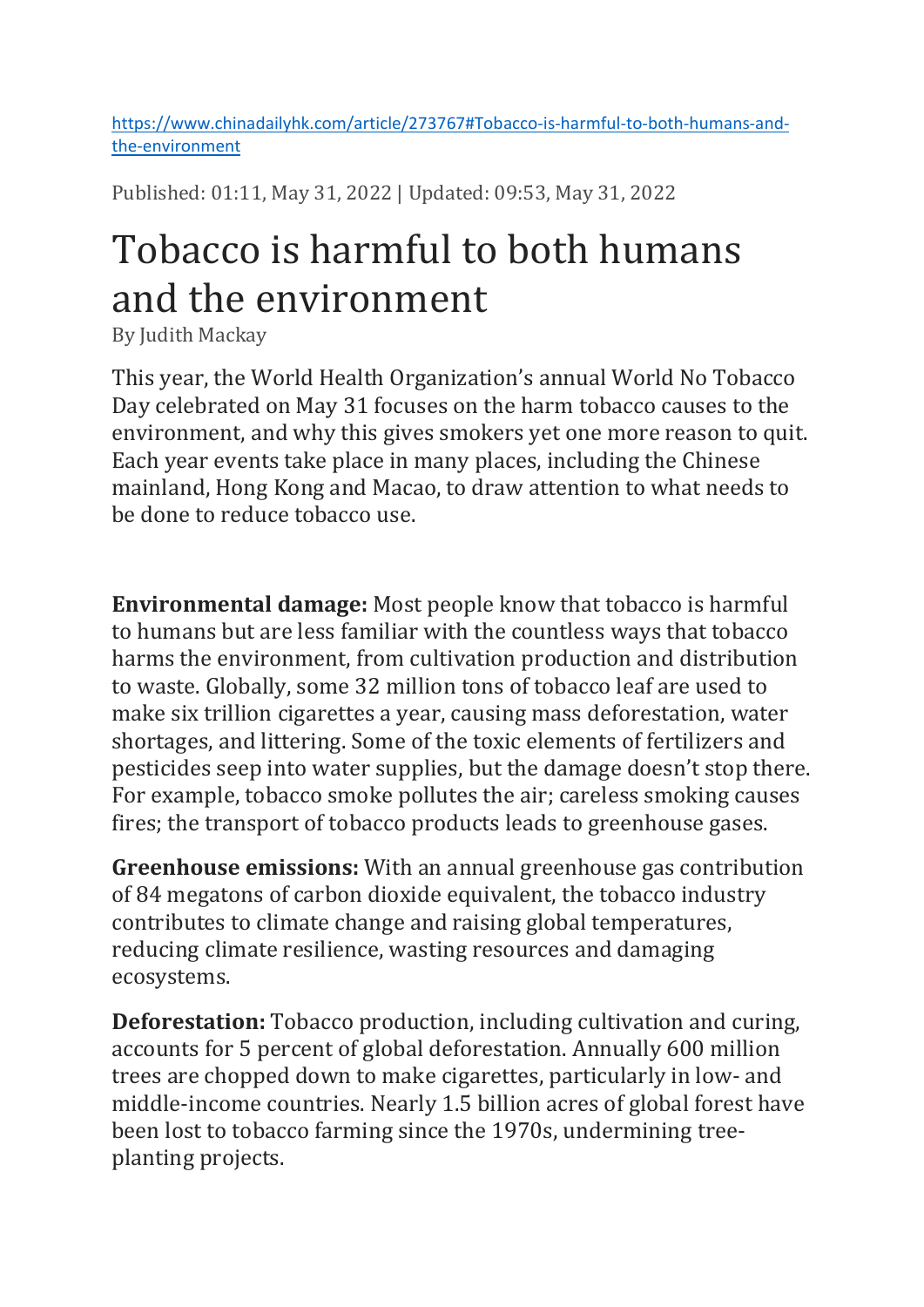The solution comes down to reducing tobacco use discouraging youth uptake and encouraging smokers to quit. Governments must put in place smoke-free environments, advertising and sponsorship bans, cessation support, tax and price measures, and other interventions such as viable alternatives to tobacco farming

Water use: It takes about 22 billion tons of water a year to grow the global tobacco crop, or the equivalent of 8.8 million Olympic-sized swimming pools, often in places where water is limited.

Litter: Cigarette butts are the most littered item on the planet. The manufacturing process creates more than two million tons of waste annually. Over one-third of cigarette butt litter winds up in the oceans, and from 19 to 38 percent of total debris in ocean cleanups are cigarette butts.

Cigarette butts are a form of non-biodegradable plastic waste that carry tobacco residue, toxic chemicals and heavy metals, that have been shown to harm aquatic and plant life. Plastics in packaging and cigarette butts degrade into microplastics that may be ingested by marine organisms and animals. Seventy percent of sea birds and 30 percent of sea turtles sampled have been found to have partially digested cigarette butts.

New tobacco products are not environmentally friendly. According to WHO, "e-cigarette waste is potentially a more serious environmental threat than cigarette butts since e-cigarettes introduce plastic, nicotine salts, heavy metals, lead, mercury and flammable lithium-ion batteries into waterways, soils and to wildlife".

The environmental effects of tobacco come at a huge economic cost. The Global Center for Good Governance in Tobacco Control estimates that in China alone the total annual economic losses caused by consuming two trillion sticks of cigarettes are 392 billion yuan (\$58.8 billion). The cost of butt litter to marine pollution is 25 billion yuan, in addition to the bill of 236 million yuan in waste management.

Greenwashing is "disinformation disseminated by an organization to present an environmentally responsible image". WHO and STOP (a global tobacco industry watchdog) have produced a joint report: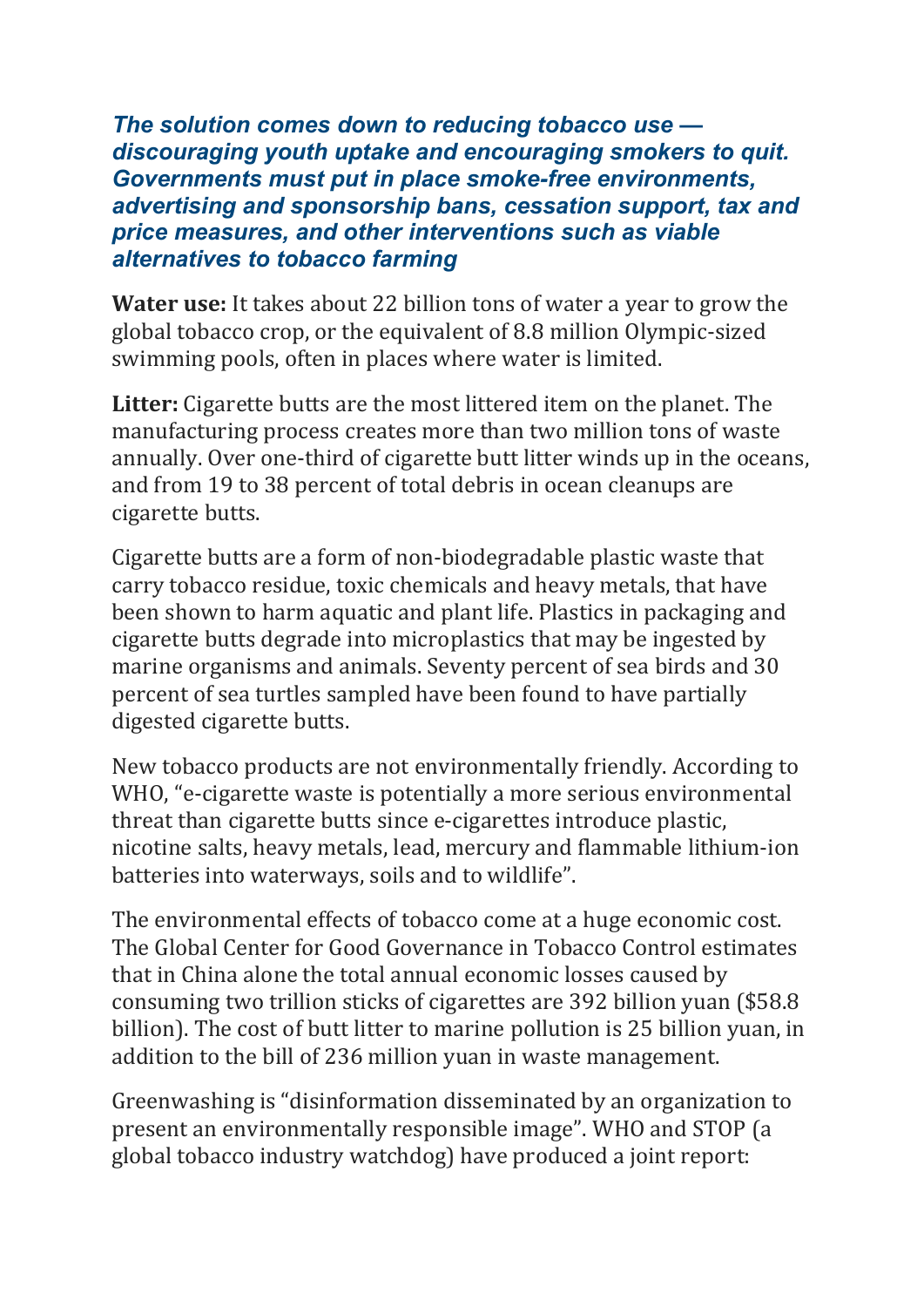"Talking Trash: Behind the Tobacco Industry's 'Green' Public Relations". The report outlines how the tobacco industry has been working to rehabilitate its image by showcasing sustainability efforts that critics claim is a form of "greenwashing".

Big tobacco has even secured a list of environmental awards which suggest the industry is a beacon of sustainability. The website of British American Tobacco (BAT), for example, promotes news releases with headlines such as, "BAT in Dow Jones Sustainability Indices for 20th Consecutive Year" and "BAT recognized as Climate Leader by the Financial Times".

Cigarette producers are funding some "green" activities such as beach cleanup efforts. Tobacco firms have worked with Brazil's Ministry of the Environment on a program to preserve the country's forests; funded education, sanitation, and health through a partnership with a local district in India; and created a project to facilitate water access in Burkina Faso, Mali, and Senegal.

This kind of activity gives the impression that the tobacco industry is socially and environmentally responsible, obscuring the incalculable health and economic toll to smokers, nonsmokers, farmers, governments and the environment.

So far, the tobacco industry has not taken responsibility for the diseases and deaths its products cause or for the damage its business does to the environment.

Action: The 2022 World No Tobacco Day campaign is exposing the tobacco industry's efforts to "greenwash" its reputation. It calls on governments to ban this greenwashing and to avoid partnerships with cigarette companies engaged in environmental activities that could promote the industry as an environmental partner. It also calls on environmental and sustainability accreditation organizations not to endorse industry greenwashing or provide awards to the tobacco industry.

Cigarette butts are "single use plastics" that must be an integral part of government efforts addressing environmental toxins and be subject to regulatory restrictions or bans. Yet while over 100 countries have focused regulations and bans on shopping bags and food packaging,